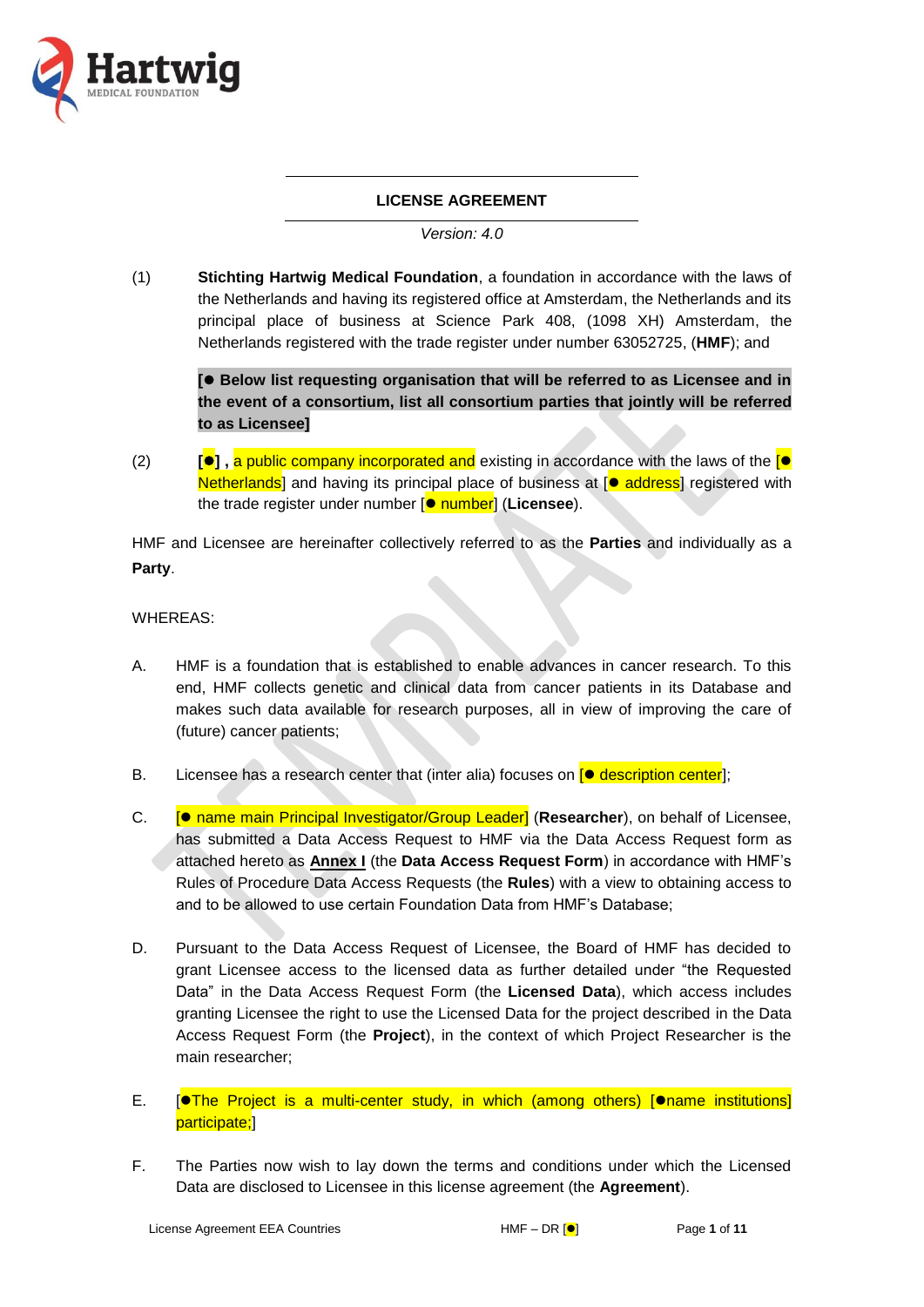

### IT IS AGREED as follows:

## **1 Definitions**

- 1.1 In this Agreement, terms identifiable by the use of (an) (initial) capital letter(s) shall have the meaning given thereto in the Rules, as attached to this Agreement as **Annex II**.
- 1.2 In case of any differences and/or inconsistencies between this Agreement and the Rules, the terms and definitions (and meanings thereof) set out in this Agreement shall prevail.

## **2 Scope**

- 2.1 HMF herewith grants to Licensee, and Licensee herewith accepts, a temporary, nonexclusive and non-transferable license to use the Licensed Data subject to the terms and conditions of this Agreement.
- 2.2 The license granted hereunder is limited to the use of the Licensed Data by Licensee for the purpose(s) set forth in the Data Access Request Form. Licensee explicitly agrees that it shall not use the Licensed Data for any other purpose.

## **3 Compliance**

- <span id="page-1-0"></span>3.1 During the term of this Agreement, the Licensee shall comply with all requirements in the Rules, the Guiding Principles and the Board Decision. Any commitments made by the Licensee in the Data Access Request Form and the subsequent procedure that resulted in the Board Decision, will remain binding upon the Licensee towards HMF during the term of this Agreement.
- <span id="page-1-2"></span>3.2 The Licensee shall see to it that the Researcher, in  $\Box$  is  $\Box$  and  $\Box$  and  $\Box$  capacity of main researcher of the Project, as well as other persons who  $[•]$  and entities or institutions that] participate in the Project, comply with the obligations under clause [3.1](#page-1-0) of this Agreement and this Agreement.
- 3.3 In case the Researcher is replaced by another person for any reason whatsoever, the Licensee shall ensure that the person replacing the Researcher shall have the same level of experience, knowledge and expertise as the Researcher. The Licensee shall also ensure that the replacing person shall be bound by and shall abide to the obligations of the Researcher under this Agreement.

### <span id="page-1-3"></span>**4 Delivery / transmission of the Licensed Data**

- <span id="page-1-1"></span>4.1 HMF shall make the Licensed Data available to Licensee for a period of  $\phi$  two (2) **years** as from the date on which this Agreement is signed by both Parties (the **Signing Date**).
- 4.2 After an initial period of  $\phi$  one (1) year] as from the Signing Date, Licensee is entitled to a yearly update of the Licensed Data. Upon request of the Licensee, HMF shall make available to Licensee updated information related to the Licensed Data that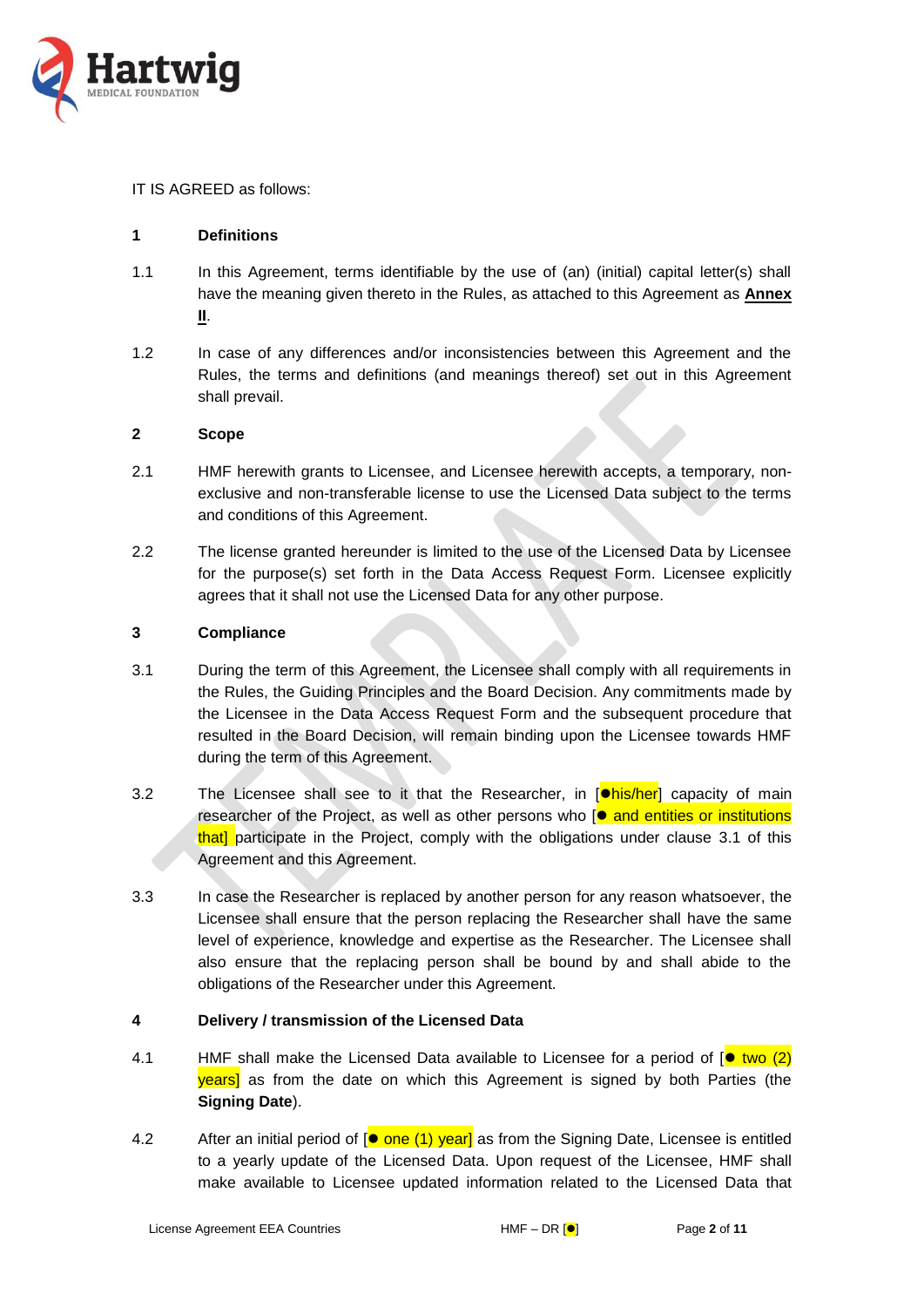

have been made available to Licensee, as well as additional Foundation Data that became available in the Database since the Data Access Request of Licensee and exactly match the Requested Data as set forth in the Data Access Request Form. As from this moment, the update of the Licensed Data made available by HMF to Licensee shall, in addition to the Licensed Data made available to the Licensee earlier, be regarded as Licensed Data under this Agreement. For the avoidance of doubt, this means that the Licensed Data including any updates thereto are made available to the Licensee for a (total) period of  $\lceil \bullet \text{ two (2) years} \rceil$  as from the Signing Date.

- 4.3 HMF shall make the Licensed Data factually available to the Licensee by making the Licensed Data available to the Licensee via Google Cloud Platform.
- 4.4 Only the Researcher, as well as the other persons within the organization of the Licensee who participate in the Project and are listed on the Data Access Request Form (the **Data Contacts**), shall have access to the Licensed Data made available via Google Cloud Platform.
- 4.5 The Licensee ensures that the Researcher as well as mentioned Data Contacts are informed of and will abide by the provisions as set forth in this article of the Agreement. The Licensee is fully responsible and liable for the access to and the further use of the Google Cloud Platform, the Licensed Data and other data in the Google Cloud Platform by the Researcher and the Data Contacts in accordance with the terms of this Agreement.
- 4.6 In order to have access to the Licensed Data for further use of those Licensed Data by Licensee in accordance with this Agreement, the Researcher and each of the Data Contacts shall create a Google Cloud account, which must have multi-factor authentication enabled. The access details to this Google Cloud account must be considered strictly personal and must be kept confidential by the Researcher and/or each of the relevant Data Contact. The Licensee shall ensure that the Researcher and/or the Data Contacts shall in no event share the access details of this Google Cloud account with third parties, including other persons within the organization of the Licensee.
- 4.7 The Licensee shall inform HMF as soon as the Researcher and/or the Data Contacts have created such Google Cloud account, after which notification HMF shall prepare the Licensed Data in the Google Cloud Platform for access to the Licensed Data by the Researcher and/or the Data Contacts on behalf of the Licensee. As soon as the Licensed Data have been made available in the Google Cloud Platform for the Researcher and/or the Data Contacts by HMF, the Researcher will receive a notification with further instructions to access the Licensed Data.
- 4.8 To ensure that only authorized persons have access to (the Licensed Data in) the Google Cloud Platform, HMF shall log (i) when and with what Google Cloud account access to the Licensed Data is obtained; and (ii) which Licensed Data have been available for access by the Researcher and/or the Data Contacts. These log files shall be kept by HMF no longer than necessary for the purposes for which the log files have been collected (and may, for example, be kept until identified irregularities have been fully investigated and dealt with).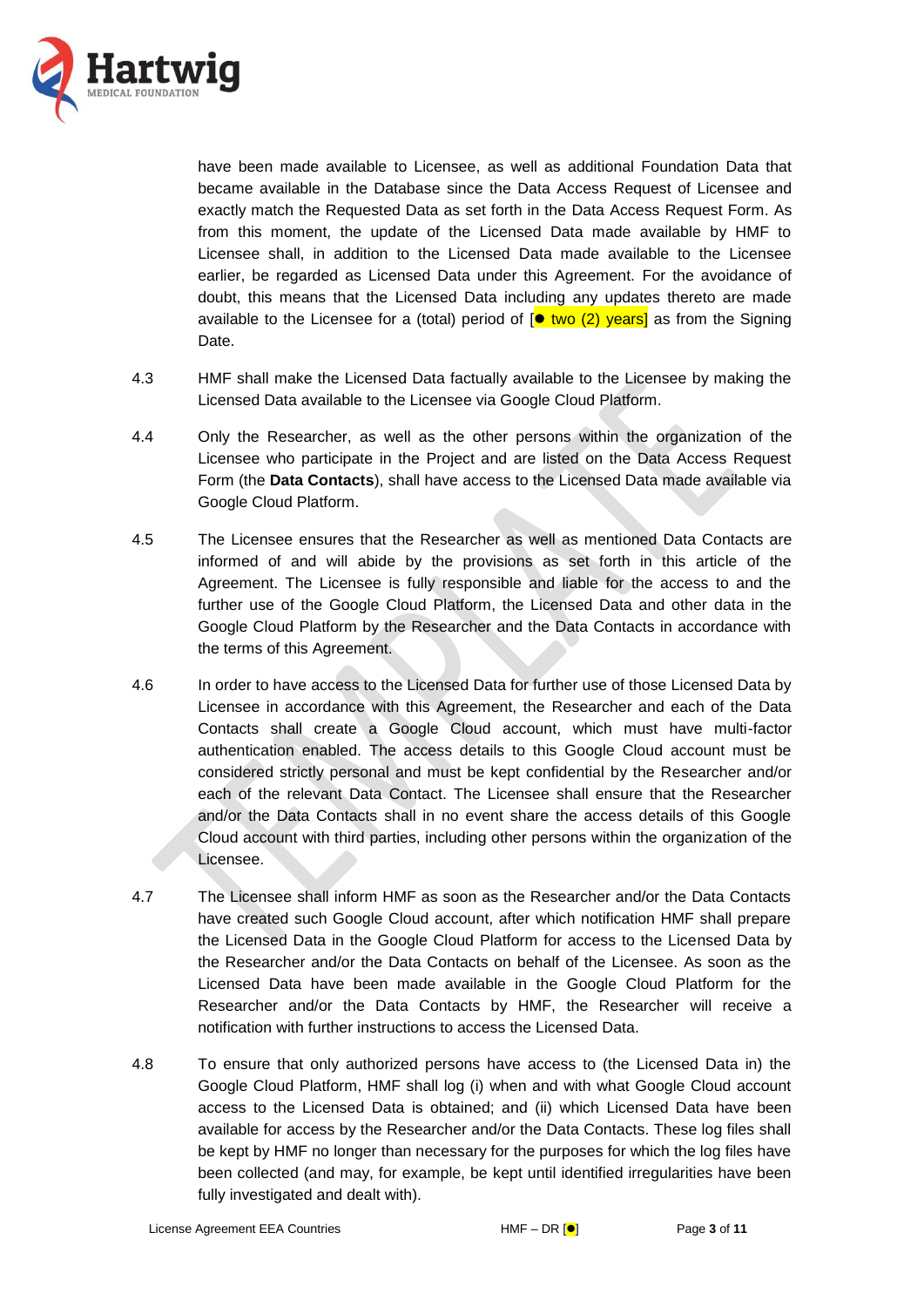

- 4.9 In the unlikely event that the Researcher and/or the Data Contacts has/have accessed and/or downloaded other data than the Licensed Data, the Researcher and/or the Data Contacts shall promptly contact HMF and shall immediately destroy all (copies of) such data.
- 4.10 Where relevant, the Licensee acknowledges that downloading (a copy of) the Licensed Data may take some time, among others depending on the capacity and speed of the network used by the Researcher and/or Data Contacts and the size of the Licensed Data. In addition, the Licensee acknowledges, where relevant, that the Licensed Data can only be downloaded successfully by the Researcher and/or the Data Contacts if and to the extent that sufficient storage space is available for saving the Licensed Data on the equipment on which the Researcher and/or the Data Contacts is/are downloading the Licensed Data.
- 4.11 As soon as the Researcher and/or the Data Contacts has/have (successfully) accessed and/or downloaded the Licensed Data, the Licensee is responsible for adequate saving, safeguarding and further use of the Licensed Data in accordance with the provisions set out in this Agreement and applicable (data protection and privacy) laws and regulations.

## **5 Data Protection**

- 5.1 Licensee shall handle the Licensed Data in accordance with this Agreement and all applicable laws and regulations, including laws and regulations relating to data protection and privacy. The Licensee shall ensure that adequate technical and organisational measures have been taken and shall be maintained in accordance with applicable (data protection and privacy) laws, in order to protect the Licensed Data from (accidental) unauthorized access or disclosure, loss, alteration or destruction of the Licensed Data. The Licensee shall inform HMF promptly in the event that the Licensed Data have been (accidentally) accessed by or disclosed to an unauthorized person or party, lost, altered or destructed.
- 5.2 Parties agree that the Licensed Data shall be accessed by Licensee and subsequently accessed, held, kept, analysed and further used by Licensee only at and from the Licensee  $\bullet$  place, country]. Licensee agrees that it shall not access the Licensed Data from, keep it in or transfer the Licensed Data to any other location without the prior written consent of HMF. In order to comply with the relevant Applicable Legislation, HMF shall not provide such consent for a location outside the European Union, unless Licensee (or any other relevant party) agrees to enter into the appropriate unmodified EU Model Clauses or such other arrangement that HMF deems appropriate in its sole discretion.
- <span id="page-3-0"></span>5.3 HMF undertakes to provide the Licensed Data in de-identified, coded form. Licensee shall not attempt to de-anonymize any Licensed Data or to identify the individuals to whom the Licensed Data relate. Should Licensee become aware of any identifiable personal data included in the Licensed Data, Licensee shall immediately inform HMF and follow HMF's instructions to either delete or destroy such personal data or have those personal data deleted or destroyed by any party or person that has access to the personal data. This clause [5.3](#page-3-0) shall not apply with respect to Licensed Data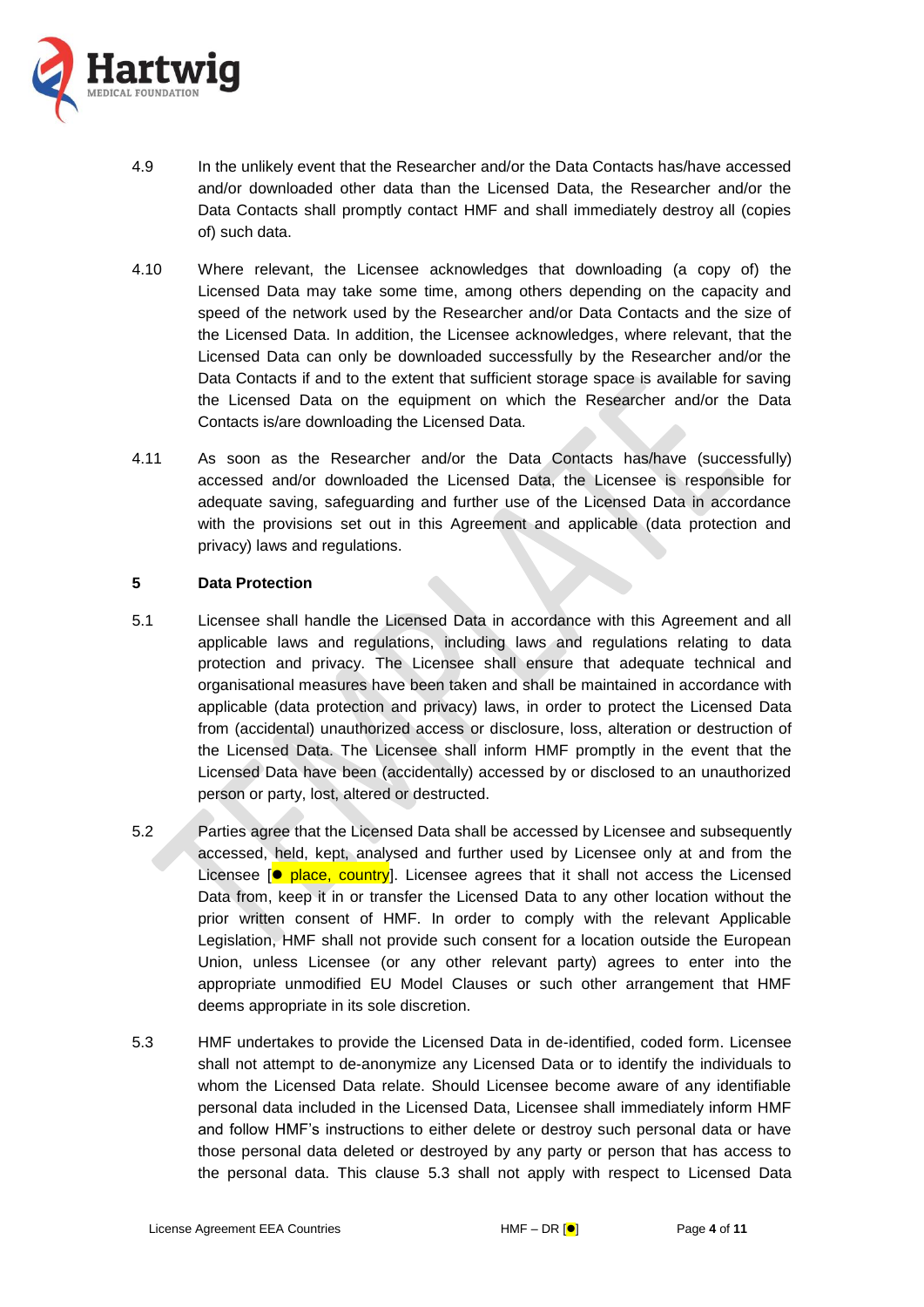

relating to Licensee's own patients as included in the Licensed Data, where applicable.

5.4 Licensee agrees and acknowledges that any person whose data have been included in the Licensed Data has the right to request for rectification or erasure of his/her personal data. Licensee shall ensure that the relevant personal data is rectified or erased immediately upon the first request of HMF.

## <span id="page-4-0"></span>**6 Confidentiality**

- 6.1 Licensee acknowledges and understands the sensitive nature of the Licensed Data and the absolute need to treat and keep the Licensed Data secured and confidential. Licensee shall maintain strict confidentiality with respect to the Licensed Data and shall:
	- (a) ensure that the Licensed Data are only accessible to persons who require such access for the Project and shall not distribute, disclose or disseminate the Licensed Data to any other person(s);
	- (b) keep all documents and materials which constitute or contain the Licensed Data in safe custody, meaning that Licensee shall undertake adequate technical and organisational (security) measures to prevent any unauthorized access to the Licensed Data. Licensee shall promptly provide HMF with written information on the safety measures applicable at any time upon the request of HMF and agrees to undertake further safety measures deemed necessary by HMF.
- 6.2 Licensee shall impose the confidentiality and data protection obligations included in this clause upon any person that is granted access to the Licensed Data (including but not limited to the Researcher and/or the Data Contacts) by written agreement and shall see to it that these persons shall at all times fully comply with such obligations. Licensee shall at all times remain fully responsible for any breach of these obligations by any person to whom the Licensee provided access to the Licensed Data.
- 6.3 The confidentiality obligations set forth in this Agreement shall not apply regarding information and/or data that:
	- (a) is generally known or, without the Licensee's fault, becomes generally known, or
	- (b) has been legitimately obtained by a third party, or
	- (c) is already known to the Licensee or has been developed independently of the use of the Licensed Data, or
	- (d) has to be disclosed as a result of a governmental or court order.
- 6.4 Expiration or termination of this Agreement for whatever reason shall not affect the Licensee's confidentiality obligations as set forth in this Agreement.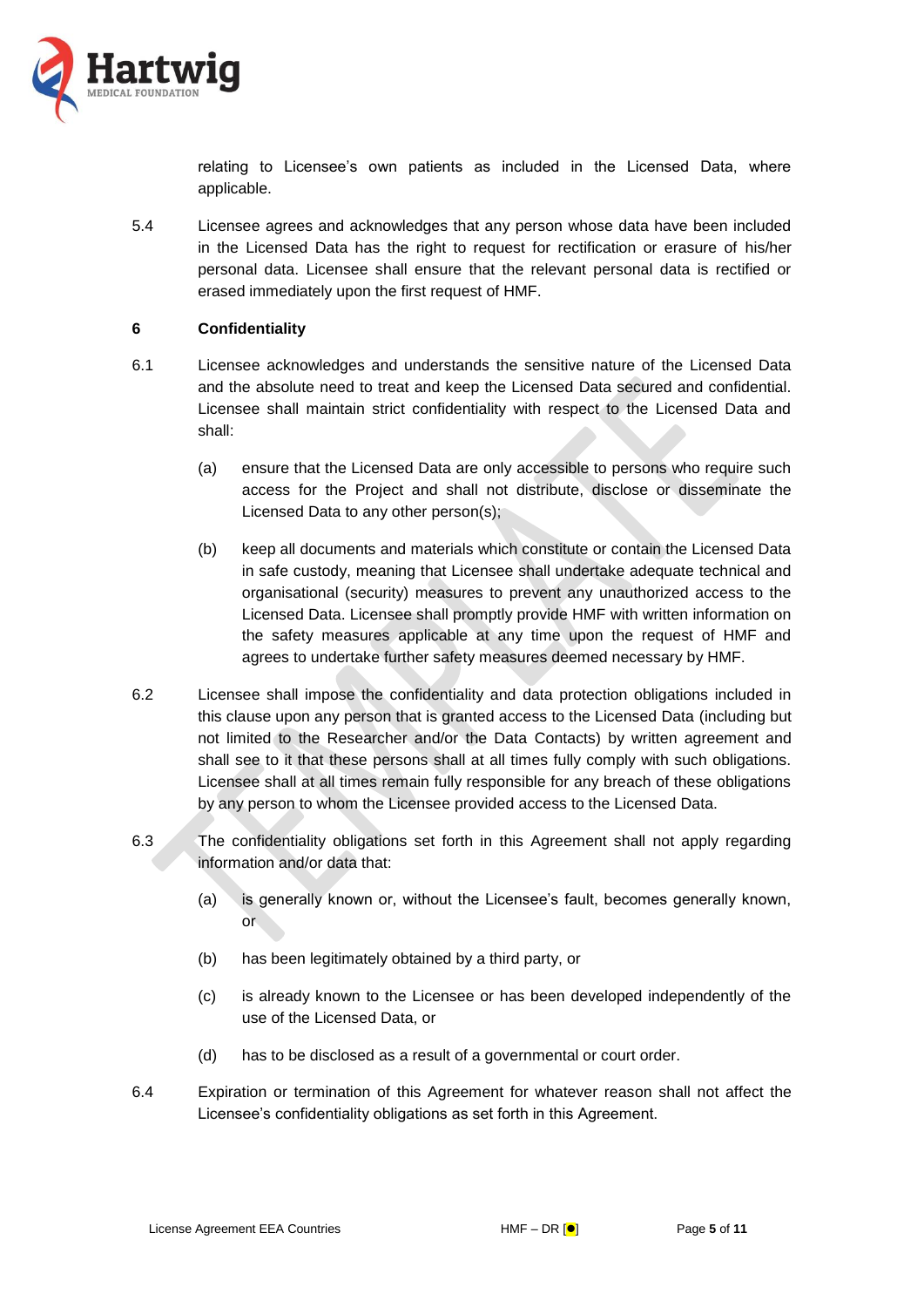

### <span id="page-5-2"></span>**7 Intellectual property rights and know how**

- 7.1 HMF is exclusively entitled to its Database and Licensee shall not have any rights on or in relation to this Database.
- 7.2 Each Party shall remain the owner of any intellectual property rights and/or any knowledge gained or developed by such Party prior to the conclusion of this Agreement or yet to be developed outside the scope of this Agreement.
- 7.3 Under no circumstance shall the Database and/or the Licensed Data (including any additions thereto and/or alterations or updates thereof) become the property of Licensee. Nothing in this Agreement shall construe the transfer of any rights, title or interest in any knowledge, intellectual property and/or data to Licensee.

#### <span id="page-5-1"></span>**8 Publications**

- 8.1 Licensee may publish the results of the Project with respect to the Licensed Data, provided that such publication does not include any of the (original/raw) Licensed Data itself but only (research and/or statistical) data that were compiled by using the Licensed Data and which do not contain any personal data and/or personally identifiable information. Licensee is further explicitly prohibited from providing to any party or otherwise disclosing the Licensed Data in connection with a publication for purposes of verification of the Project or any other purpose and Licensee shall refer any party that wishes to receive access to Licensed Data for purposes of verifying the Project to HMF.
- 8.2 Licensee shall notify HMF of any contemplated publication containing and/or partially or entirely based on Licensed Data or containing any statements related to HMF's Database prior to publication.
- <span id="page-5-0"></span>8.3 Licensee acknowledges that the Licensed Data contain data obtained from third party medical institutions/centres and/or research performed by such third parties. Licensee agrees to acknowledge the contribution of these third parties in (contemplated) publications in accordance with (i) the at the time of publication prevailing Publication Policy of HMF as published on the website of HMF and the current version of which is attached hereto as **Annex III** and (ii) commonly accepted international standards and practices.
- 8.4 In order to enable Licensee to comply with its obligations as set out in clause [8.3,](#page-5-0) HMF shall, when making available the Licensed Data to Licensee or shortly thereafter, inform the Licensee on further details regarding the Licensed Data originating from third parties as provided for in the Publication Policy of HMF.
- 8.5 HMF is entitled to publish the following information regarding the Project on its website: name of requesting researcher on Data Access Request Form, center of requesting researcher, date of the Data Access Request Form, (general) title of the Project and brief summary of the Project as stated in the Data Access Request Form and any other information as explicitly agreed in writing between the Parties.
- 8.6 Licensee shall impose the (publication) obligations provided in this clause [8](#page-5-1) by written agreement upon any person that is granted access to the Licensed Data and shall see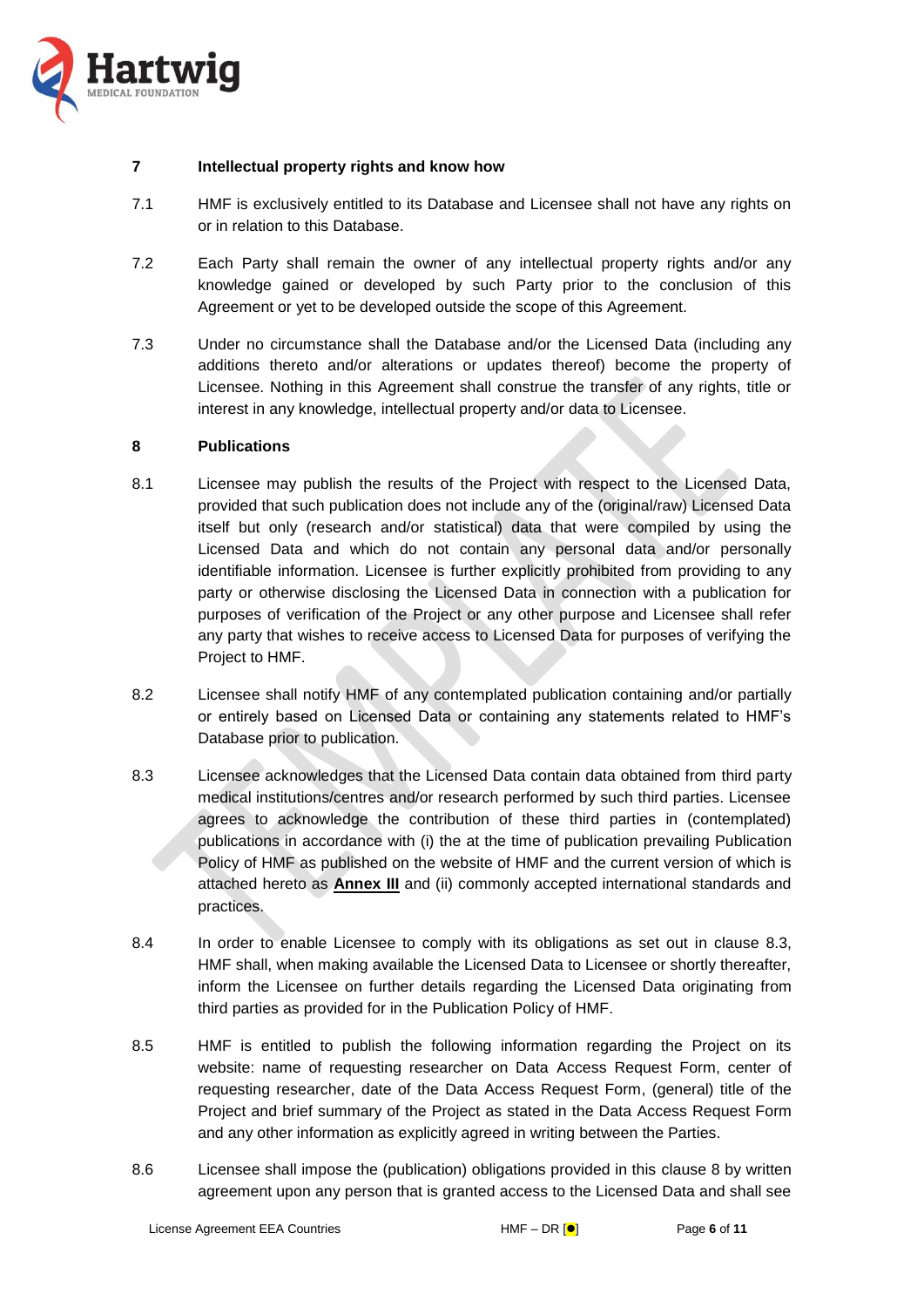

to it that such persons shall at all times fully comply with these obligations. Licensee shall at all times remain fully responsible for any breach of these obligations by any of the persons to whom the Licensee provided access to the Licensed Data.

## **9 Limitation of liability**

- 9.1 No warranty is given by HMF as to the accuracy or completeness of any Licensed Data.
- 9.2 Regardless of the basis of Licensee's claim (whether based on this Agreement, a relating agreement or tort), HMF's liability shall in any event never exceed the amount of any direct damages actually suffered by Licensee.
- 9.3 Under no circumstances HMF shall be liable towards Licensee for:
	- (a) special, incidental, indirect, consequential or punitive damages;
	- (a) lost profits, business, revenue, goodwill, or anticipated savings; and/or
	- (b) any third party claim against Licensee.
- 9.4 Licensee agrees to defend, indemnify and hold HMF harmless against any liability, losses, damages or costs (including any legal costs) incurred or suffered by HMF as a result of any breach, negligent act or omission or wilful misconduct on the part of Licensee or its affiliates, employees, subcontractors and any (other) third parties (if any), arising either directly or indirectly from the performance (or non-performance) by Licensee of any of its obligations under this Agreement.

### **10 Compliance and audit**

- 10.1 Both Parties covenant that all of their activities under and/or pursuant to this Agreement shall at all times comply with the Applicable Legislation.
- 10.2 At first request of HMF, Licensee shall provide information and documentation in order for HMF to be able to verify compliance by Licensee with this Agreement. Furthermore, at request of HMF, Licensee shall permit HMF, or its representatives, to have access to the Licensed Data and systems on which the Licensed Data are stored to inspect compliance by Licensee with this Agreement. Such inspection shall be conducted during normal business hours, on a date agreed upon by the Parties and in the presence of a representative of Licensee.

### <span id="page-6-0"></span>**11 Term and termination**

- 11.1 This Agreement shall commence as of the Signing Date and will continue until, whichever comes earlier, either completion of the Project (i.e. the first publication in relation to the Project), or expiration of the period of time as set forth in clause [4.1](#page-1-1) of this Agreement, after which this Agreement shall automatically terminate unless terminated earlier in accordance with this clause [11.](#page-6-0)
- 11.2 Either Party may terminate this Agreement at its own discretion by written notice to the other Party taking into account a notice period of at least one (1) month.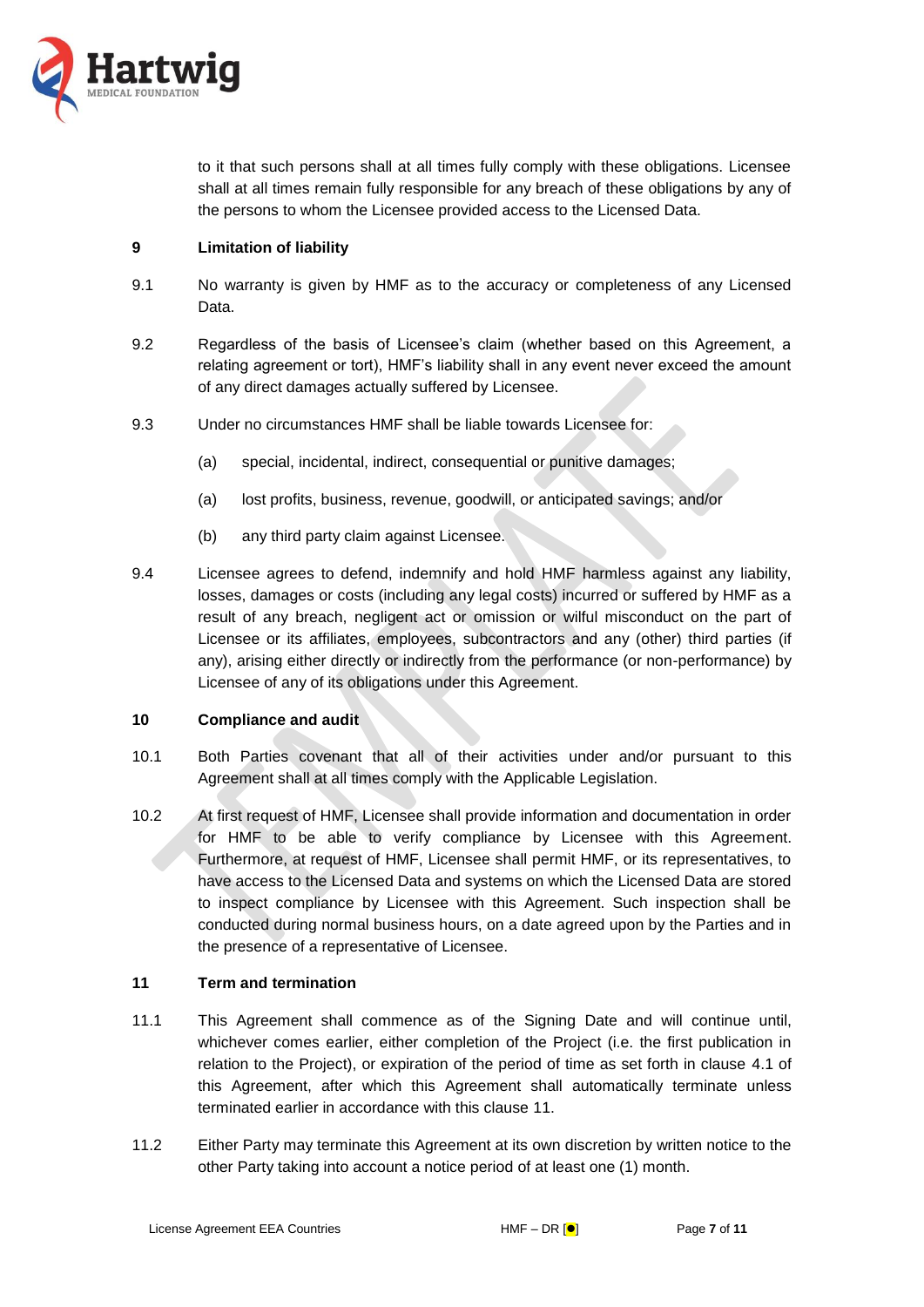

- 11.3 HMF may terminate this Agreement with immediate effect by written notice to the Licensee in case HMF in its sole discretion concludes that this Agreement or the execution thereof by HMF is contrary to the Applicable Legislation or (an) order(s) by a competent authority, court or tribunal.
- 11.4 Either Party may terminate this Agreement with immediate effect, by written notice to the other Party in the event that:
	- (a) the other Party breaches a material obligation or fails to perform any of the material terms or conditions of this Agreement and/or any agreements resulting therefrom; and
	- (a) such breach or failure is not capable of remedy; or
	- (b) such breach or failure, if capable of remedy, is not remedied within thirty (30) days after written notice from the rescinding Party requiring such breach or failure to be remedied.
- 11.5 Either Party may terminate this Agreement with immediate effect, in whole or in part, by written notice to the other Party in the event that:
	- (a) the other Party ceases to pay its debts, becomes insolvent or an order is made or a resolution is passed for the liquidation, administration, winding up or dissolution of the other Party (other than for the purposes of a solvent amalgamation or reconstruction) or an administrative or other receiver, manager, liquidator, administrator, trustee or similar officer is appointed to administer all or any substantial part of the assets of the other Party or the other Party requests for a moratorium, enters into or proposes any composition or arrangement with its creditors generally, or anything analogous to the foregoing arises in any applicable jurisdiction; or
	- (b) the other Party terminates its business.
- 11.6 HMF may terminate this Agreement with immediate effect in the event that (a) Licensee directly or indirectly comes under the control of a third party or enters into a legal merger with such third party and such acquisition of control or merger harms or may harm the interest of HMF to such extent that HMF cannot reasonably be expected to continue this Agreement, or (b) Licensee (knowingly or unknowingly) acts contrary to any restriction applicable to HMF with respect to the Licensed Data.

### **12 Consequences of termination**

- <span id="page-7-0"></span>12.1 Upon termination of this Agreement, Licensee shall, promptly and without charge to HMF:
	- (a) at HMF's option, either return to HMF or destroy, all carriers of the Licensed Data which it has obtained from HMF in connection with this Agreement, and also all copies thereof which are in its possession at that time;
	- (b) remove all Licensed Data that are at that time stored in its computer system, files, or both; and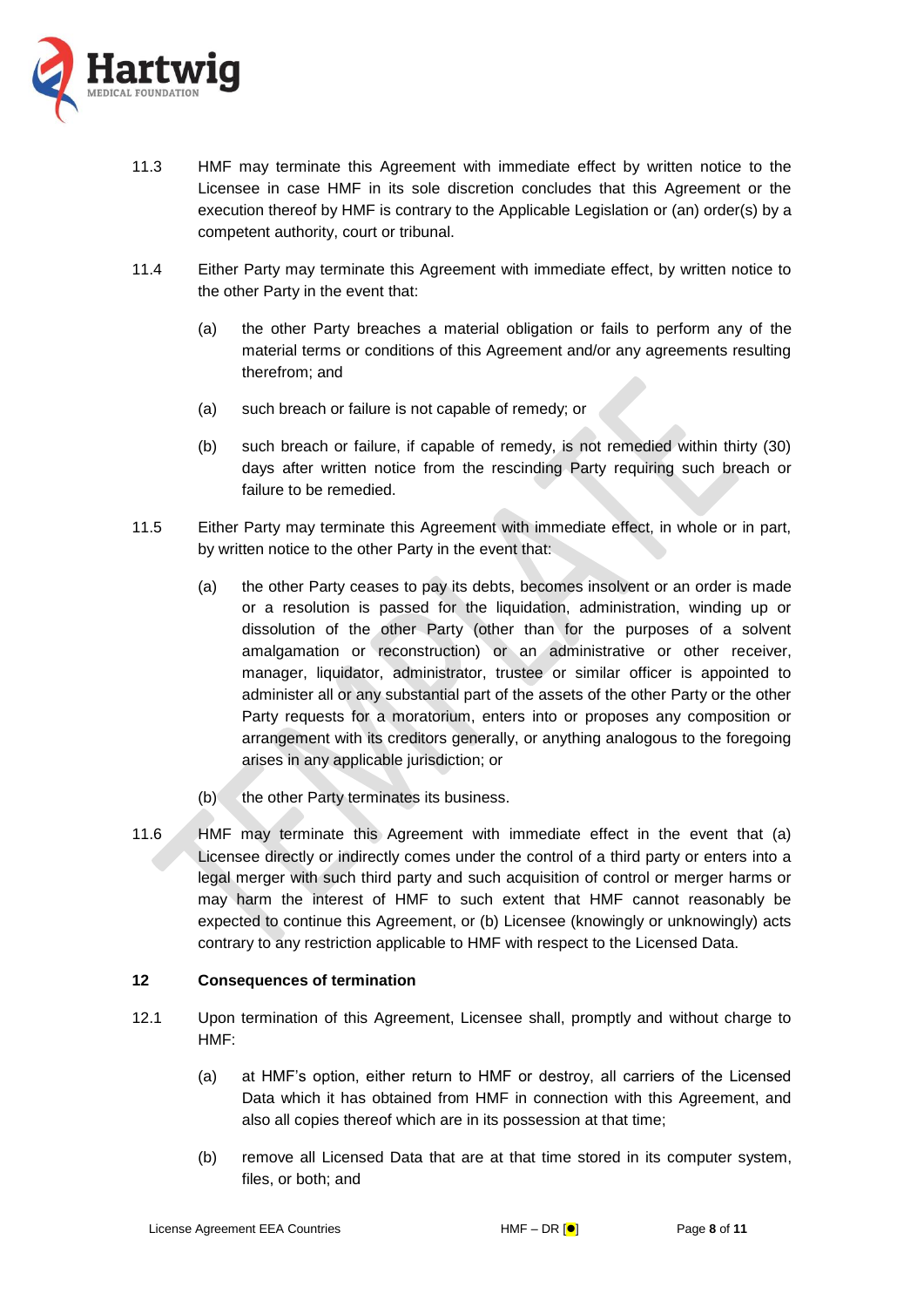

- (c) no longer use the Licensed Data in any manner whatsoever, with the understanding that the results of the Project (not being the original Licensed Data themselves) may continue to be used by Licensee for publication purposes in accordance with this Agreement.
- <span id="page-8-0"></span>12.2 Notwithstanding the provision in clause [12.1,](#page-7-0) the Licensee shall be entitled to keep one (1) copy of the Licensed Data, but only in order to comply with retention obligations pursuant to Applicable Legislation to which the Licensee is subject in order to verify and reproduce the Project as set forth in the Data Access Request Form. In the event that the (copy of) the Licensed Data is used by Licensee to verify or reproduce the Project as set forth in the Data Access Request, the Licensee shall inform HMF hereof in advance. The terms of this Agreement shall fully apply to the Licensee with respect to the use of the (copy of the) Licensed Data as provided for in this clause [12.2.](#page-8-0)
- 12.3 Expiration or termination of this Agreement for whatever reason shall not prejudice the provisions which by their nature must be deemed to survive termination, including but not limited to clause [6,](#page-4-0) [7,](#page-5-2) [8.3,](#page-5-0) [12.2](#page-8-0) and [13.](#page-8-1)

## <span id="page-8-1"></span>**13 Penalty**

13.1 Upon any violation of clause [6](#page-4-0) or clause [12.1](#page-7-0) and/or [12.2](#page-8-0) by Licensee, Licensee shall forfeit, without any notice to that effect being required, an immediately payable penalty which is not subject to set-off, in the amount of EUR 50,000 per event and EUR 10,000 for every day that such violation continues, without prejudice to HMF's right to: (a) claim full compensation of damages in addition to the penalty if such damages are higher, or (b) to claim compliance with the obligations under this Agreement simultaneously with claiming the penalty.

### **14 Assignment**

14.1 Neither this Agreement nor any right or obligation hereunder can be transferred or assigned in whole or in part by any Party without the prior written consent of the other Party.

### **15 Notices**

15.1 Any communication required or permitted to be given under this Agreement between Parties shall be in writing by letter or email and shall be sent to the following addresses:

| <b>Stichting Hartwig Medical Foundation</b> |                                                      |  |  |
|---------------------------------------------|------------------------------------------------------|--|--|
| Address                                     | Science Park 408, 1098 XH Amsterdam, the Netherlands |  |  |
| Attn.                                       | the Board                                            |  |  |
| Telephone                                   | +31 (0)20 235 2640                                   |  |  |
| Email                                       | info@hartwigmedicalfoundation.nl                     |  |  |

|            | $\boxed{\bullet}$ Licensee] $\boxed{\bullet}$ in the event of a consortium, list all consortium parties] |
|------------|----------------------------------------------------------------------------------------------------------|
| Department | <b>TOT</b>                                                                                               |
| Attn.      | IOI                                                                                                      |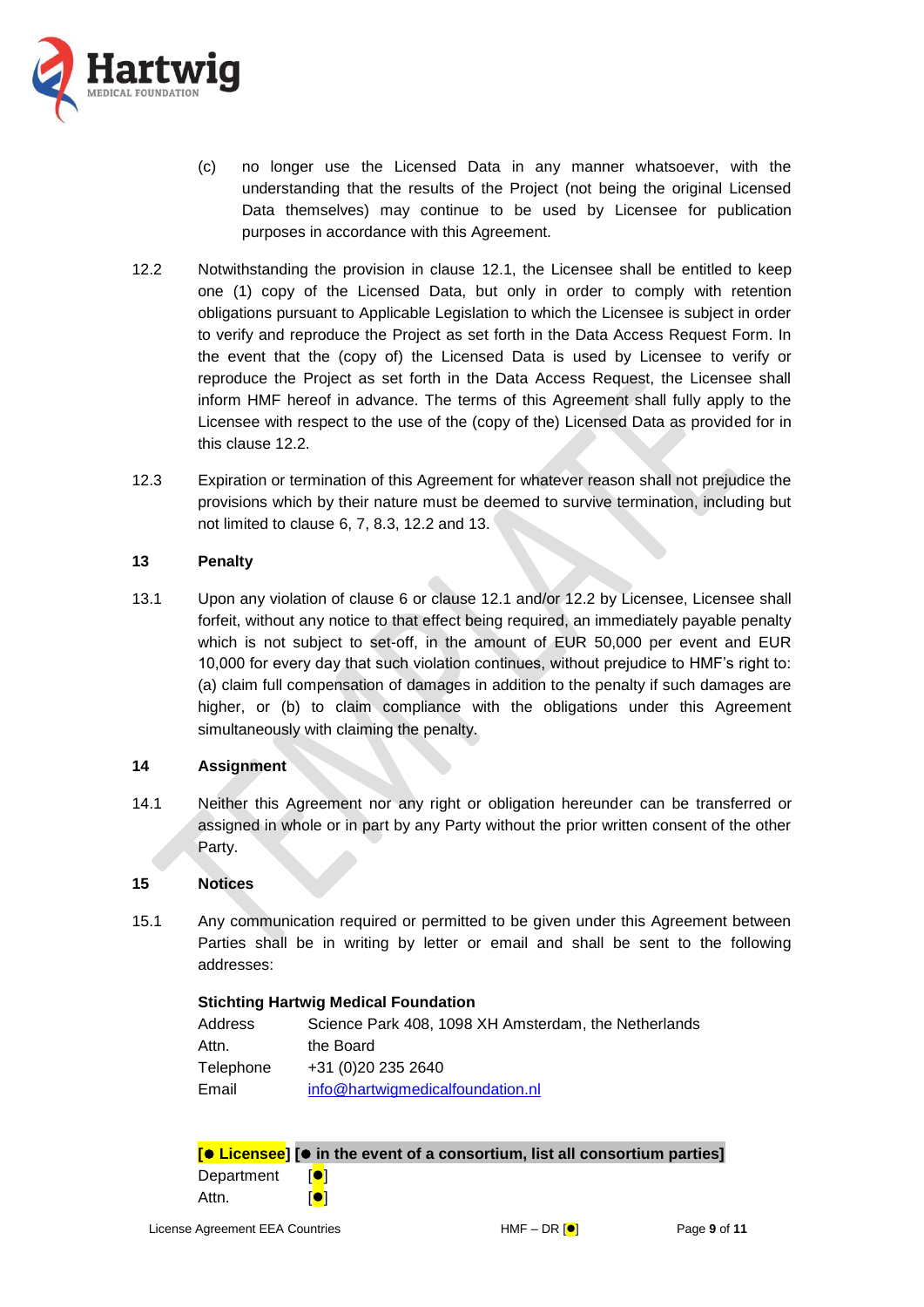

| Address   | <b>101</b>     |
|-----------|----------------|
| Telephone | $\blacksquare$ |
| Email     | <b>101</b>     |

#### **16 Applicable law and jurisdiction**

- 16.1 This Agreement and any agreements entered into pursuant to or in connection with this Agreement (including but not limited to claims based on tort) shall be governed by and construed in accordance with the laws of the Netherlands.
- 16.2 Any dispute arising out of or in connection with this Agreement (including but not limited to claims based on tort) or further agreements resulting here from will in first instance be submitted to the exclusive jurisdiction of the competent court in Amsterdam, the Netherlands.

### **17 Miscellaneous**

- 17.1 Neither Party's failure to exercise any of its rights hereunder shall constitute a waiver of such rights or in any other way prejudice such rights.
- 17.2 If any provision of this Agreement is declared void or unenforceable by any court or tribunal of competent jurisdiction, the other provisions of this Agreement shall remain to be of effect. Parties shall endeavour to replace any void or unenforceable provision by a valid provision which reflects the parties' original intent to the greatest possible extent.
- 17.3 The applicability of any general terms and conditions of Licensee to this Agreement is herewith expressly excluded.

*[signature page follows]*